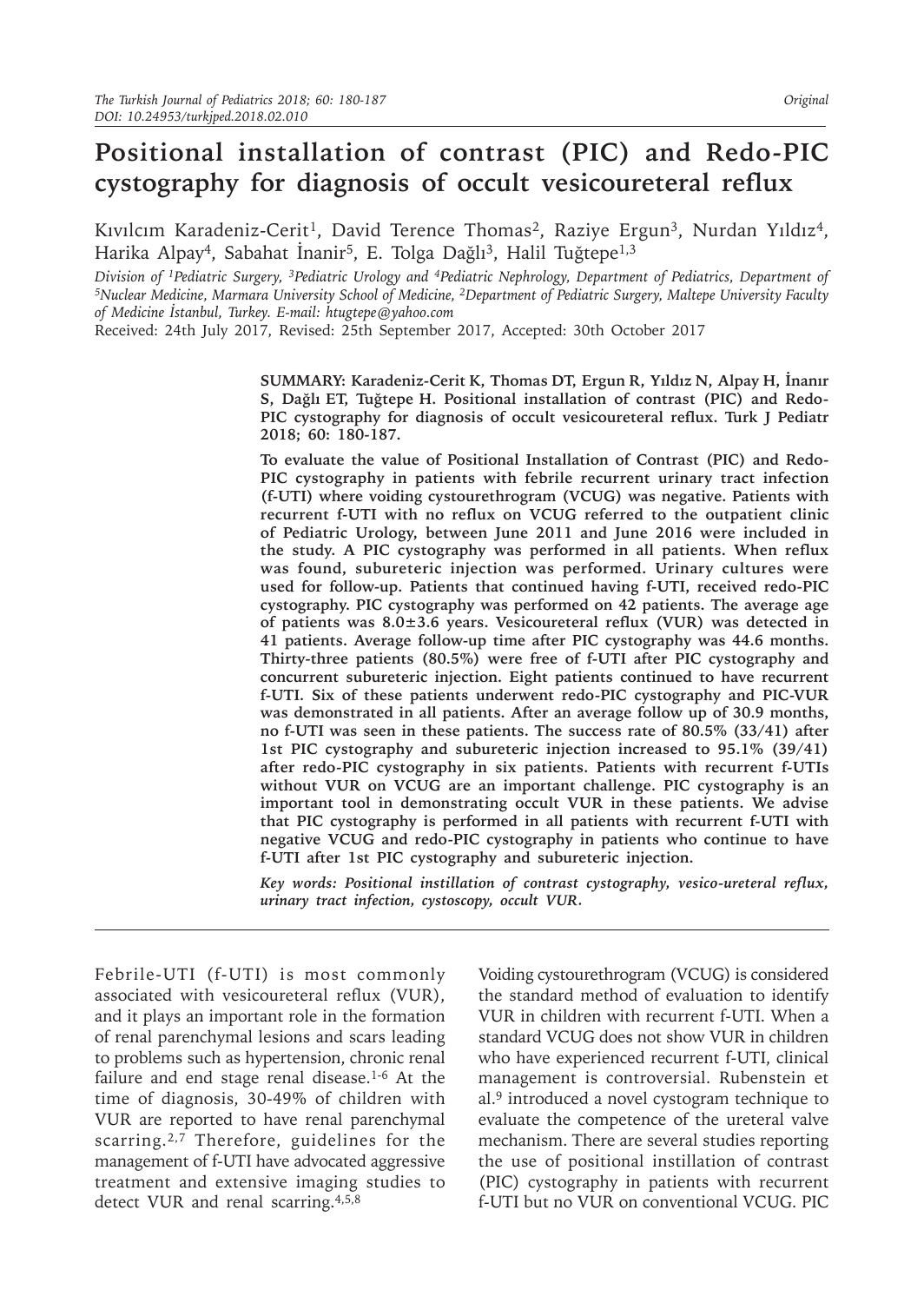cystography has the advantage of the ability to perform subureteric injection in patients who are found to have occult vesicoureteral

reflux (PIC-VUR) in the same session. To our knowledge, there are no studies reporting the use of redo-PIC cystography in patients

**Table I.** PIC-VUR Grade and Follow-up Findings of the Patients with Normal USG and DMSA Finding.

| Patient no                                                | Kidney            | PIC-VUR grade    | Follow-up after 1st SUI |  |
|-----------------------------------------------------------|-------------------|------------------|-------------------------|--|
| $\overline{2}$                                            | $L\cal{K}$        | 0                | No recurrent f-UTI      |  |
|                                                           | $R\mathcal{K}$    | $\mathbf{2}$     |                         |  |
| $\sqrt{3}$                                                | LK                | $\mathbf{2}$     | No recurrent f-UTI      |  |
|                                                           | R K               | $\mathbf{1}$     |                         |  |
| 5                                                         | LK                | 1                | No recurrent f-UTI      |  |
|                                                           | $R\mathcal{K}$    | 2                |                         |  |
| 8                                                         | $L\cal{K}$        | 3                | Recurrent f-UTI         |  |
|                                                           | RK                | 2                |                         |  |
| $\mathcal{G}% _{M_{1},M_{2}}^{\alpha,\beta}(\varepsilon)$ | $L\cal{K}$        | $\mathbf{2}$     | No recurrent f-UTI      |  |
|                                                           | $R\mathcal{K}$    | $\overline{2}$   |                         |  |
| 12                                                        | $L\cal{K}$        | 1                | No recurrent f-UTI      |  |
|                                                           | $R\mathcal{K}$    | $\mathbf{2}$     |                         |  |
| 13                                                        | $L\cal{K}$        | $\overline{2}$   | Recurrent f-UTI         |  |
|                                                           | $R\mathcal{K}$    | 0                |                         |  |
| 14                                                        | $L\cal{K}$        | $\mathbf{2}$     | No recurrent f-UTI      |  |
|                                                           | RK                | 0                |                         |  |
| 15                                                        | $L\cal{K}$        | 1                | No recurrent f-UTI      |  |
|                                                           | $R\mathcal{K}$    | $\mathbf{1}$     |                         |  |
| 16                                                        | LK                | $\mathbf{1}$     | No recurrent f-UTI      |  |
|                                                           | $R\mathcal{K}$    | 1                |                         |  |
| 18                                                        | $L\cal{K}$        | 1                | No recurrent f-UTI      |  |
|                                                           | $R\mathcal{K}$    | 1                |                         |  |
| 20                                                        | LK                | 1                | No recurrent f-UTI      |  |
|                                                           | $R\mathcal{K}$    | 1                |                         |  |
| 21                                                        | LK                | 2                | No recurrent f-UTI      |  |
|                                                           | $R\mathcal{K}$    | $\boldsymbol{0}$ |                         |  |
| 22                                                        | LK                | 2                | Recurrent f-UTI         |  |
|                                                           | $R\mathcal{K}$    | 0                |                         |  |
| 24                                                        | $L\cal{K}$        | 0                | Recurrent f-UTI         |  |
|                                                           | $R\mathcal{K}$    | $\mathbf{2}$     |                         |  |
| 25                                                        | LK                | 2                | No recurrent f-UTI      |  |
|                                                           | $R\ensuremath{K}$ | $\mathbf{2}$     |                         |  |
| $30\,$                                                    | $L\cal{K}$        | $\sqrt{2}$       | No recurrent f-UTI      |  |
|                                                           | $R\mathcal{K}$    | $\mathbf{2}$     |                         |  |
| $3\sqrt{1}$                                               | $L\cal{K}$        | $\overline{2}$   | No recurrent f-UTI      |  |
|                                                           | $R\mathcal{K}$    | 1                |                         |  |
| 39                                                        | $L\cal{K}$        | $\mathbf{2}$     | No recurrent f-UTI      |  |
|                                                           | $R\ensuremath{K}$ | $\mathbf{1}$     |                         |  |
| 40                                                        | $L\cal{K}$        | 1                | No recurrent f-UTI      |  |
|                                                           | $\cal{RK}$        | 1                |                         |  |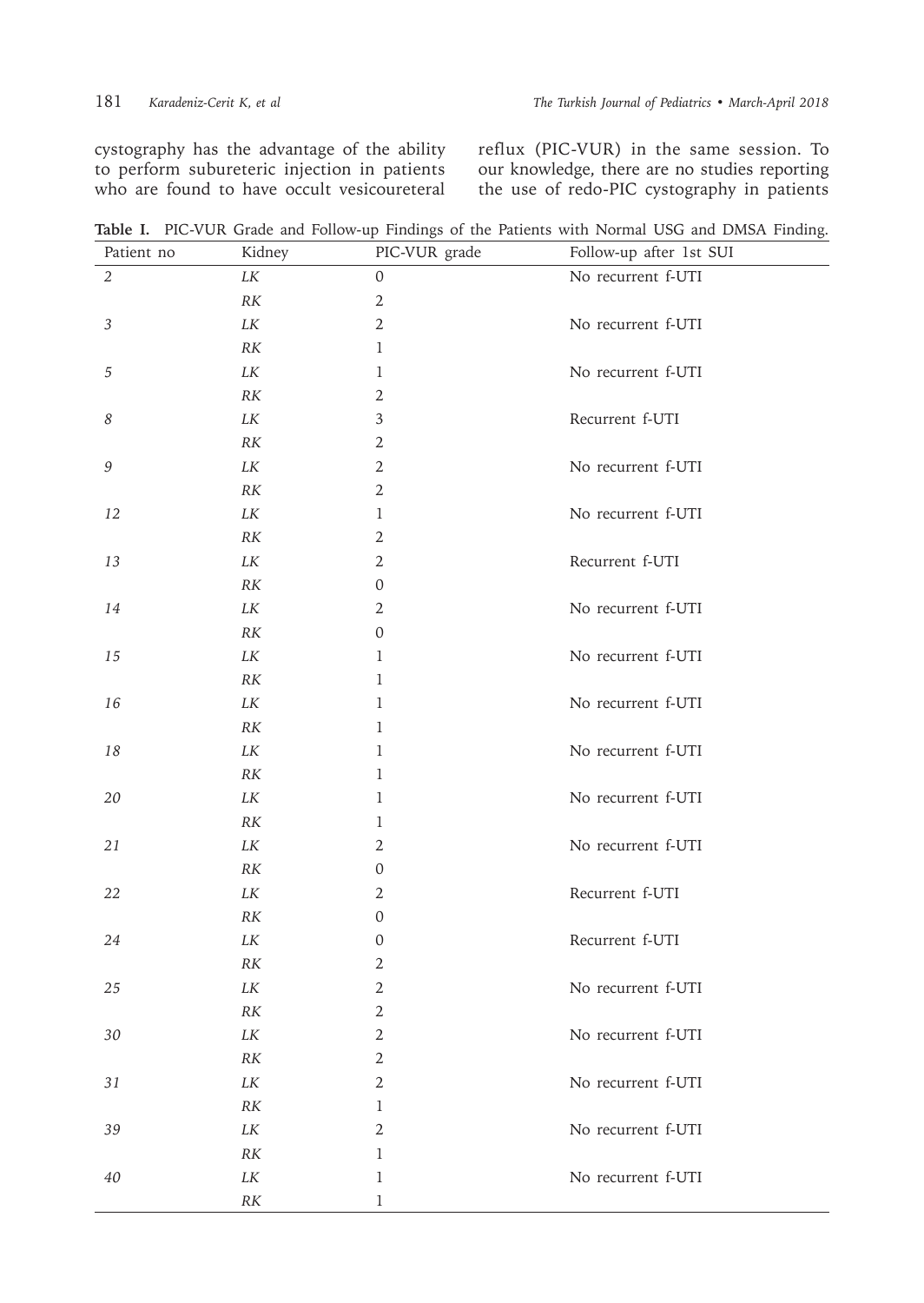who continue to have f-UTI after subureteric injection for PIC-VUR.

The aim of this study is to evaluate the use of PIC cystography and to present our experience with redo-PIC cystography, that has not been previously reported in literature.

## **Material and Methods**

Patients with recurrent f-UTI with no reflux on VCUG referred to the outpatient clinic of Pediatric Urology, between June 2011 and June 2016 were included in the study and the data of the patients was analyzed retrospectively. The study was approved by the Ethics Committee (09.2017.288).

Patients applying to our outpatient clinic with recurrent f-UTI were evaluated according to the standard protocol of our department. This evaluation included medical history, voiding diary, uroflowmetry, urinary ultrasonography, Tc-99m dimercaptosuccinic acid (DMSA) scan and voiding cystourethrography (VCUG). Patients were commenced on prophylactic antibiotics and those with constipation were always treated. Patients with vesicoureteral reflux, dysfunctional elimination or dysfunctional voiding and anatomical pathologies were excluded from this study. Recruitment flowchart for this study is shown in Figure 1. Follow-up was conducted until September 2016.

Urinary USG evaluated renal units for hydronephrosis, pelvicaliectasis and ureteral dilatation. Tc-99m DMSA evaluated for renal scarring, hypoactivity, functional loss, pelvicaliectasis and findings of pyelonephritis. Uroflow and voiding diaries were utilized to eliminate the diagnosis of dysfunction voiding. Patients with staccato pattern or fractionated voiding with electromyogram (EMG) activity on at least two uroflow studies were considered as dysfunctional voiding, according to ICCS guidelines.<sup>10</sup> All patients either received trimethoprim/sulfamethoxazole or nitrofurantoin as a prophylactic antibiotic. Recurrent UTI was defined as either two or more episodes of UTI with acute pyelonephritis/ upper urinary tract infection, or; one episode of UTI with acute pyelonephritis/upper urinary tract infection plus one or more episode of UTI with cystitis/lower urinary tract infection, or; three or more episodes of UTI with cystitis/ lower urinary tract infection, as defined in

NICE Clinical Guideline 54.11 Constipation was diagnosed as patients having type 1 or 2 stools according to the Bristol Stool Scale, and if present was always treated, with osmotic agents plus advice of dietary changes. f-UTI was defined as  $>10^6$  cfu colonies at culture (clean stream urine) plus associated fever with or without urinary tract symptoms. Fever was defined as an axillary temperature above 38º Celsius, confirmed at hospital setting.

The study group included all patients with recurrent f-UTI and no VUR on VCUG. To limit the potential confounding variables, patients with dysfunctional elimination diagnosed through history (urgency, frequency, constipation, etc.) or established by uroflow plus voiding diary and patients with other anatomical abnormalities causing f-UTI (duplication, diverticulae, ureteropelvic junction obstruction, ureterocele, etc) were excluded from the study.

After informed consent, PIC cystography was performed in all patients of the study group. The technique of PIC cystography performed at the time of cystoscopy was as described previously by Rubenstein<sup>9</sup>. The technique of PIC cystography performed at the time of cystoscopy was as follows:

Routine rigid cystoscopy is performed to evaluate for anatomical abnormalities

The bladder is emptied

The cystoscope beak is positioned to face the urethral orifice, close enough that the cystoscopic view is filled by the ureteral orifice but not inside it

Contrast is placed 1 m above the level of the bladder

Contrast is flowed toward the ureteral orifice through the irrigation port of the cystoscope while fluoroscopy is performed

The bladder is emptied and the procedure is repeated on the contralateral side.

Subureteric injection was subsequently performed on the patients in whom PIC-VUR was identified. An injection needle was advanced through the operating channel of the cystoscope to approach the ureteric orifice at the 6 o'clock position. The needle was advanced in the plane between the bladder mucosa and bladder muscle. The injection was performed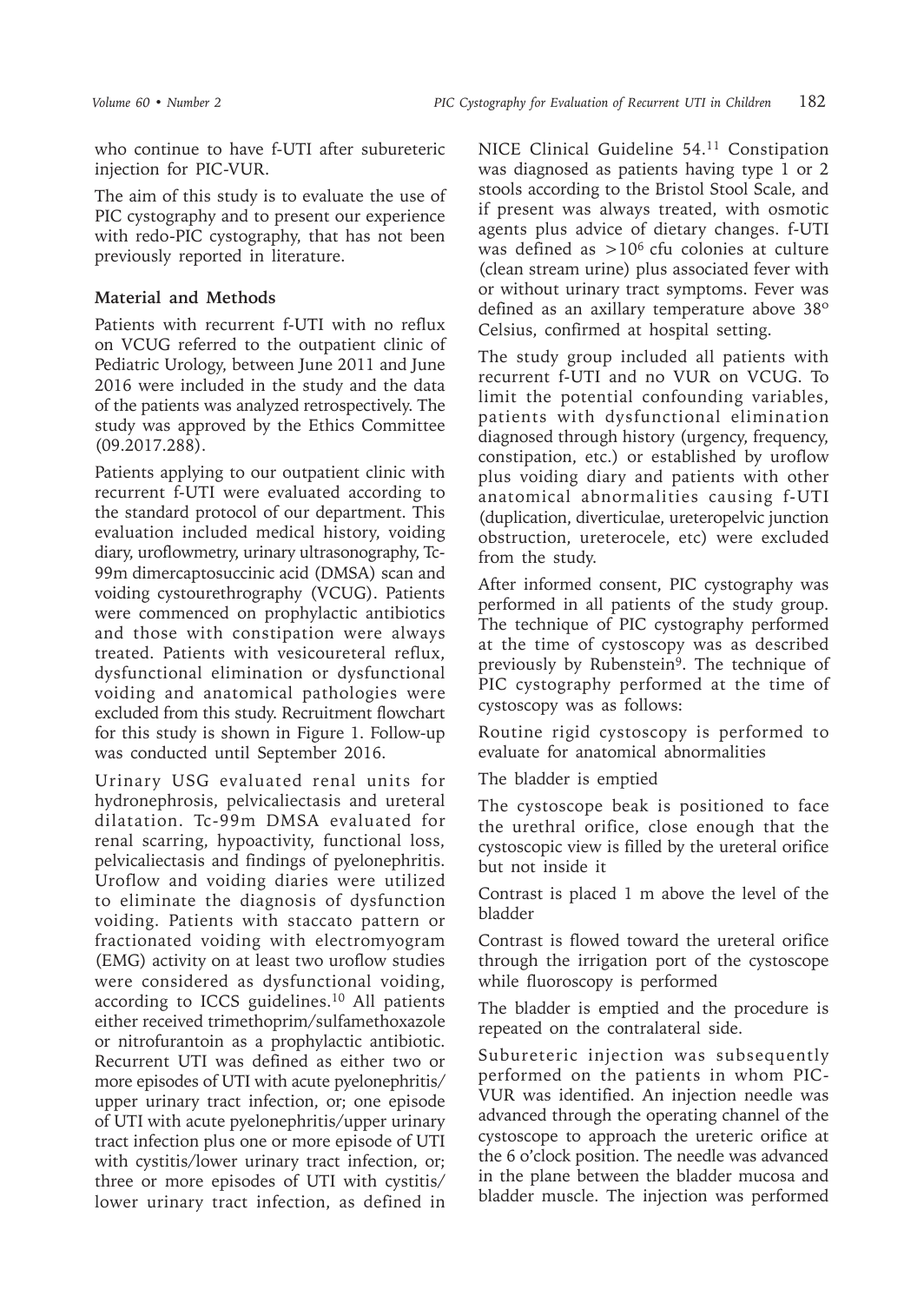| Patient<br>no | Kidney    | USG                      | <b>DMSA</b>                                           | PIC-VUR<br>grade | Follow-up after<br>1st SUI |
|---------------|-----------|--------------------------|-------------------------------------------------------|------------------|----------------------------|
| 1             | LK        | Pelvicalyseal dilatation | Paranchymal scarring<br>& Pelvicalyseal<br>dilatation | 0                | No recurrent<br>f-UTI      |
|               | RK        | Normal                   | Normal                                                | 2                |                            |
| 4             | LK        | Normal                   | Normal                                                | 0                | Recurrent f-UTI            |
|               | RK        | Normal                   | Paranchymal scarring                                  | 2                |                            |
| 6             | <b>LK</b> | Pelvicalyectasia         | at lower pole<br>Normal                               | 2                | Recurrent f-UTI            |
|               | <b>RK</b> | Pelvicalyectasia         | Normal                                                | 2                |                            |
| 7             | <b>LK</b> | Pelvicalyseal dilatation | Dilatation                                            | 1                | No recurrent               |
|               | <b>RK</b> | Normal                   | Normal                                                | $\mathbf{O}$     | f-UTI                      |
| 10            | LK        | Hypoplasia               | Parenchymal scarring                                  | 1                | No recurrent               |
|               | <b>RK</b> | Normal                   | Normal                                                | 2                | f-UTI                      |
| 11            | LK        | Normal                   | Acute pyelonephritis                                  | 0                | Lost to Follow-up          |
|               | RK        | Normal                   | Normal                                                | $\mathbf{O}$     |                            |
| 17            | <b>LK</b> | Normal                   | Parenchymal scarring                                  | 0                | No recurrent               |
|               | RK        | Normal                   | Normal                                                | 2                | f-UTI                      |
| 19            | LK.       | Normal                   | Paranchymal scarring                                  | 0                | No recurrent               |
|               | RK        | Normal                   | at left upper pole<br>Normal                          | 1                | f-UTI                      |
| 23            | LK.       | Normal                   | Paranchymal scarring                                  | 1                | No recurrent               |
|               | <b>RK</b> | Normal                   | at left upper pole<br>Normal                          | 1                | f-UTI                      |
| 26            | LK        | Normal                   | Normal                                                | 0                | No recurrent               |
|               | RK        | Normal                   | Paranchymal scarring                                  | 2                | f-UTI                      |
|               |           |                          | at right lower pole<br>Normal                         |                  |                            |
| 27            | <b>LK</b> | Normal                   |                                                       | 0                | No recurrent<br>f-UTI      |
|               | <b>RK</b> | Normal                   | Paranchymal scarring<br>at right lower pole           | 2                |                            |
| 28            | LK.       | Pelvicalyectasis         | hypoplasia                                            | 2                | No recurrent               |
|               | RK.       | Pelvicalyectasis         | Paranchymal scarring                                  | 2                | f-UTI                      |
| 29            | LK        | Normal                   | at right upper pole<br>Normal                         | 0                | No recurrent               |
|               | <b>RK</b> | Normal                   | Hypoactive area in                                    | 2                | f-UTI                      |
| 32            | LK.       | Pelvicalyectasis         | middle pole<br>Normal                                 | 2                | No recurrent               |
|               | RK        | Pelvicalyectasis         | Hypoactive area in                                    | 2                | f-UTI                      |
| 33            | LK.       | Normal                   | middle pole<br>Normal                                 | 0                | No recurrent               |
|               | RK        | Pelvicalyectasis         | Scarring in upper                                     | 2                | f-UTI                      |
| 34            |           |                          | pole<br>Normal                                        | 0                |                            |
|               | LK<br>RK  | Normal<br>Normal         |                                                       | 3                | No recurrent<br>f-UTI      |
|               |           |                          | Hypoactive area in                                    |                  |                            |
| 35            | LK        | Normal                   | middle pole<br>Normal                                 | 1                | No recurrent<br>f-UTI      |
|               | <b>RK</b> | Normal                   | Hypoactive area in                                    | $\overline{2}$   |                            |
| 36            | <b>LK</b> | Normal                   | upper pole<br>Hypoactive area in                      | 2                | No recurrent               |
|               | RK        | Normal                   | upper pole<br>Normal                                  | 1                | f-UTI                      |
| 37            | <b>LK</b> | Normal                   | Cortical defect in                                    | 1                | Recurrent f-UTI            |
|               | RK        | Normal                   | upper & lower pole<br>Cortical defect in              | 1                |                            |
| 38            | LK.       | Pelvicalyectasis         | upper pole<br>Normal                                  | 2                | No recurrent               |
|               | RK        | Normal                   | Normal                                                | $\mathbf{1}$     | f-UTI                      |
| 41            | LK.       | Pelvicalyseal dilatation | Cortical scar in upper                                | 1                | No recurrent               |
|               | RK        | Normal                   | and lower poles<br>Normal                             | 1                | f-UTI                      |
| 42            | LK.       | Normal                   | Cortical scar in                                      | 1                | Recurrent f-UTI            |
|               | RK        | Normal                   | middle pole<br>Normal                                 | 1                |                            |

**Table II.** PIC-VUR Grade and Follow-up Findings of the Patients with Abnormal USG and DMSA Finding

LK: Left Kidney, RK: Right Kidney, f-UTI: Febrile Urinary Tract Infection, PIC-VUR: Positional Installation of Contrast Cystoscopy - Vesicouretheral Reflux,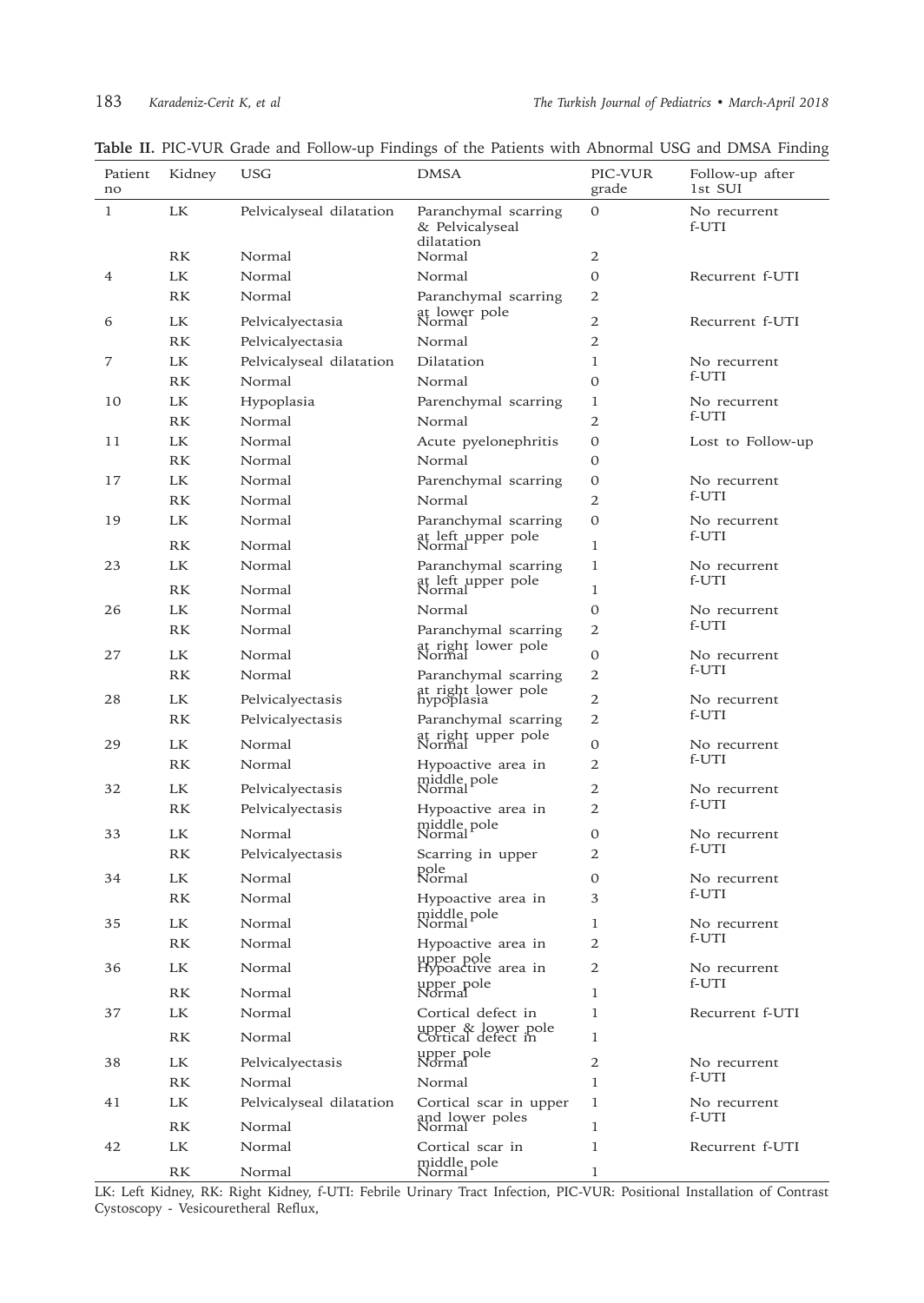

**Fig. 1.** Recruitment algorithm for patients included in this study.

until the appearance of the ureteric orifice resembled an inverted crescent. Patients were then followed with clinical symptoms and urinary culture. Prophylactic antibiotics were stopped at postoperative 1<sup>st</sup> month.

During follow-up, patients had outpatient visits and urinary cultures, once per month during the 1st year and every 3 months during 2nd year and upon symptoms thereafter.

A subgroup of patients who continued to have recurrent f-UTI after PIC cystography and subureteric injection had a second PIC cystography performed.

Patients' age, gender, urinary USG and DMSA findings, PIC cystography results and follow-up time and presence of f-UTI during follow-up were noted.

#### **Results**

There were 39 girls and 3 boys included in this study. The average age was  $8.0 \pm 3.6$  years (11 months-16 years). Patients' radiological, PIC-VUR and follow-up findings are shown in Table I-II.

Urinary USG was abnormal in eight (19.0%) and DMSA was abnormal in 20 (47.6%) of patients. There was no correlation between PIC cystography results or pathological finding on either urinary USG or DMSA.

PIC cystography demonstrated VUR in 41 children and no reflux was found in one child. PIC-VUR was bilateral in 25 patients, unilateral in 16 patients (66/84 renal units). PIC-VUR was graded as grade 1 in 30 units (45.5%), grade 2 in 34 units (51.5%) and



**Fig. 2.** Follow-up outcomes for patients included in this study.

grade 3 in 2 units (3.0%). Subureteric injection was performed in all of the patients in whom PIC-VUR was identified. The average followup time after PIC cystography was  $44.6 \pm 17.3$ months (4.5 - 64.2 months).

Thirty-three patients (80.5%) were free of f-UTI after PIC cystogram and concurrent subureteric injection. Eight patients continued to have recurrent f-UTI. After informed consent, six patients underwent redo-PIC cystography while two patient's families refused redo-PIC cystography. PIC-VUR was demonstrated in all patients undergoing redo-PIC cystography. Radiological, PIC-VUR and follow-up findings for these patients are shown in Table I-II. After an average follow-up of 30.9 months, no f-UTI was seen in these patients. The success rate of 80.5% (33/41) after 1st PIC cystography and subureteric injection increased to 95.1% (39/41) after redo-PIC cystography in six patients. Follow-up findings for all patients are shown in Figure 2.

One patient who was not found to have PIC-VUR was lost to follow-up. Despite no evidence of dysfunctional voiding, the two patients whose parents refused redo-PIC cystography were commenced on a treatment of biofeedback, as a last resort effort to treat their f-UTI. While one patient remained UTI free after 6 months of biofeedback therapy, one patient continued to have recurrent f-UTI after biofeedback.

### **Discussion**

VUR is caused by an insufficient valve mechanism at the ureterovesical junction, related to short submucosal length, weak detrusor support or periureteral diverticulum.9 The gold standard method to diagnose VUR is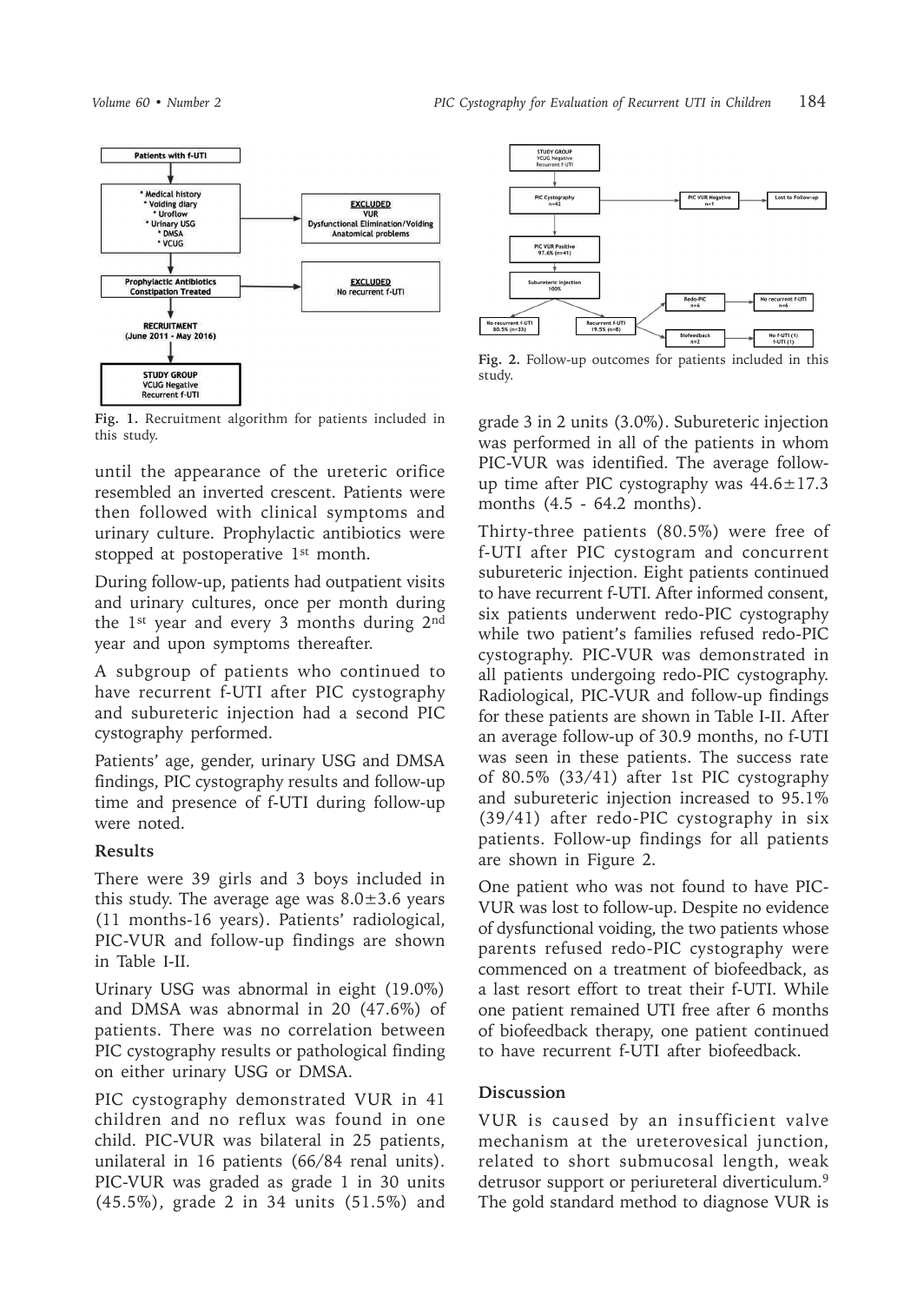VCUG. This method has evolved over the years. Cases of non-VUR f-UTI/pyelonephritis are particularly important because they frequently recur. Recurrences develop in about 45% of girls and about 15% of boys (about 20% overall).12,13 This group of patients are likely associated with important morbidity such as renal damage, recurrent hospitalization, increased hospitalization costs, parental loss of time from work and frustration for the doctor and family.

Rubenstein et al.<sup>9</sup> have shown a novel approach that cystoscopically examines and challenges the ureteral orifices in this subset of children. In 30 children with normal VCUG findings and a history of recurrent f-UTIs, PIC-VUR was diagnosed in all 30 using PIC cystography. The study included two control groups. In the first control group of 15 patients with no f-UTI and no VUR, PIC cystography did not reveal PIC-VUR. In their second control group of 15 ureters of patients with f-UTI and VUR, PIC cystography revealed PIC-VUR in all patients. They found PIC cystography was accurate in diagnosing VUR in comparison to the standard cystogram in 91% of patients.

Edmondson et al. $3$  evaluated the reproducibility of this finding using a prospective multiinstitutional collaborative examination to determine whether PIC-VUR is as common in such cases as previously shown. PIC-VUR was identified in 82% of the patients with f-UTIs and negative VCUGs. Tareen et al.<sup>5</sup> performed a similar study in a small number of patients. All 5 patients in this study showed PIC-VUR and all were treated with endoscopic injection of dextranomer/hyaluronic acid copolymer or vesicoureteral reimplantation. The results of our study reveal that the incidence of occult VUR shown by PIC cystography was 97.1% with only one patient having a normal PIC cystography result.

In our study, 33 of 41 the patients (80.5%) were free of f-UTI after ureteric injection during our follow-up. Additionally, six patients who had a second PIC cystogram and subureteric injection had no recurrent f-UTI after an average follow-up of 30.9 months. Noe and Williams7 reported their experience with PIC cystography and simultaneous dextranomer/ hyaluronic acid copolymer injection in 47 children with pyelonephritis and negative

VCUGs. A total of 75% of the patients had PIC-VUR and were treated endoscopically. Three of the patients developed febrile f-UTI after subureteric injection and all underwent ureteral reimplantation. Only one patient had f-UTI. In our study, in four patients with PIC-VUR after subureteric injection, we chose to perform redo-PIC cystography and subureteric injection instead of reimplantation. To our knowledge, this is the first paper to report redo-PIC cystography. Due to our success with redo-PIC cystography, and its decreased morbidity, mortality and cost plus increased patient and parent comfort, we advise this approach even in patients who continue to have f-UTI after PIC cystography.

Hagerty et al.14 concluded that PIC-VUR is clinically significant by determining that the incidence rate of f-UTI is lowered significantly by treatment of VUR identified by PIC cystography. We acknowledge that antireflux procedures do not eliminate the risk of infection. However, we found resolution of recurrent f-UTI in 39 patients (95.1%).

It is plausible to consider that PIC cystography could artificially induce VUR in children. Edmondson et al. $3$  possibly thought that a hypotonic dyskinesia of the trigone musculature may account for the demonstration of PIC-VUR when the standard VCUG finding is normal. With an empty bladder and low trigone muscle tone, urine may reflux to the ureter. Yet this notion is refuted by Rubenstein et al.<sup>9</sup> because reflux was not demonstrated in any child in the control group without a history of f-UTIs. Navai et al.15 measured the pressure at the ureteral orifice during PIC cystography was 17 cmH20 by 8.5 F cystoscopy and decreased to 4 cmH20 for 17.5 F cystoscopy. Another drawback of PIC cystography is the requirement for general anesthesia, but PIC cystography provides evaluation of the urethra, bladder and ureteral orifices. Once PIC-VUR is demonstrated ureteral injection can be performed in the same session.9 We believe the risk of general anesthesia is acceptable in order to treat patients with PIC-VUR, who are under the risk of renal scarring after each f-UTI.

In our study, we also performed preoperative renal ultrasonography and Tc-99m DMSA in our patients. Our data revealed that preoperative renal ultrasonography was abnormal in 8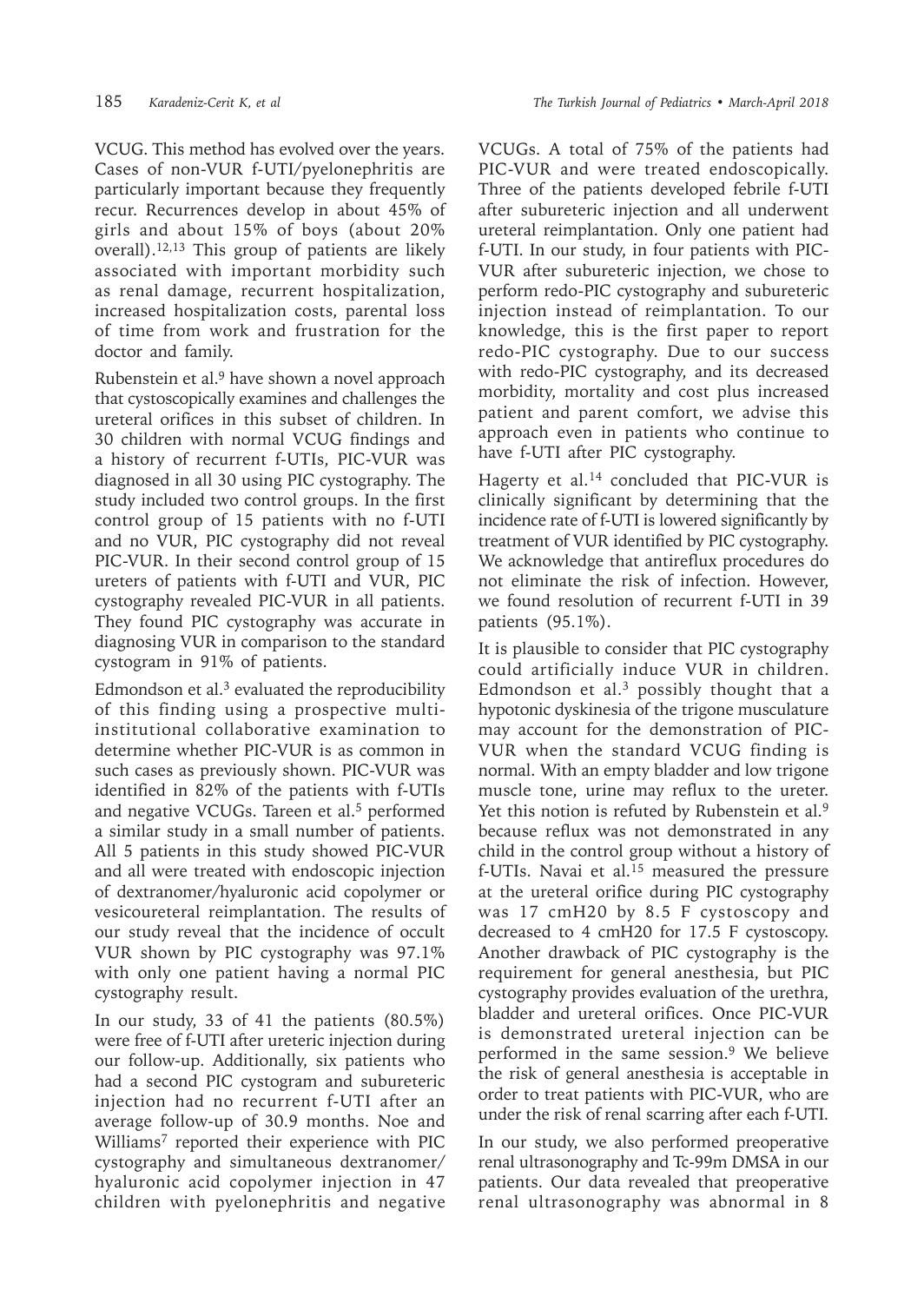patients and preoperative Tc-99m DMSA was abnormal in 20 patients. Tareen et al.<sup>5</sup> showed that four of five patients with VUR on PIC cystography had renal scarring or renal function loss. They concluded that if a child has a second infection that is confirmed to involve the upper tracts by DMSA scan, the next step in patients with negative VCUG should involve PIC cystography. A drawback of this study was the small number of patients. Berger et al.<sup>16</sup> sought to identify the relationship between PIC-VUR and renal scarring in Tc-99m DMSA. The data showed that there was statistically significant association between PIC-VUR grade and severity of renal scarring. In our study, we found that USG and PIC cystography findings did not correlate. Similarly, while all patients with positive DMSA findings also had positive PIC-VUR, more importantly, a significant number of patients with no DMSA findings also had positive PIC-VUR. We therefore strongly advise that all patients, regardless of DMSA and USG findings, should undergo PIC cystography when f-UTI reoccurs despite negative VCUG. In a recent study, Pichler et al.<sup>17</sup> reported good results when patients with recurrent UTI with negative VCUG but findings on DMSA were treated with subureteric injection for occult VUR.

Many children with recurrent f-UTIs do not demonstrate VUR on conventional VCUG. This may become associated with significant morbidity. Recurrent f-UTIs increase the risk of chronic kidney disease, hypertension and end stage renal disease. Renal scarring is implicated in long term sequelae. Therefore, guidelines for the management of f-UTI have advocated aggressive treatment and extensive imaging studies to detect VUR in targeted children.<sup>8,18</sup> Current research on PIC cystography shows that the PIC cystography can identify clinically significant occult VUR. We suggest that PIC cystography should be part of the algorithm in evaluating and treating patients with recurrent f-UTI with no VUR on conventional VCUG.

The retrospective design and moderate sample size are the major limitations of our study. Another important drawback is that the majority of radiological studies of our patients were performed in other centres. The economical, social and health impact of performing redo renal USG, DMSA and VCUGs

in these patients would not be acceptable and was therefore not performed.

The ultimate goal of treating children with f-UTI is preventing long-term sequelae such as f-UTI recurrence, renal scarring, renal insufficiency, hypertension and end stage renal disease. In patients with recurrent f-UTI and no VUR on conventional VCUG, we strongly advise the use of PIC cystography, even when renal USG and DMSA are normal. We have found that this method allows for the treatment of 'occult' VUR, therefore potentially preventing further renal damage and morbidity. Our study also supports the existence of "occult" VUR. A large percent of patients treated with subureteric injection for PIC-VUR no longer had f-UTI. Also, those who continued to have f-UTI underwent a second redo-PIC cystography that demonstrated continuing VUR, that when treated with subureteric injection once again, resulted in the cessation of f-UTI.

Although there are debates on PIC cystogram approach in recurrent f-UTIs in patients with occult VUR, our results in this study showed that PIC cystogram may be used in individual patients for clinical benefit. Further prospective and large sample sized studies are needed to confirm the results of this study.

#### **REFERENCES**

- 1. Rushton HG. The evaluation of acute pyelonephritis and renal scarring with technetium 99m-dimercaptosuccinic acid renal scintigraphy: evolving concepts and future directions. Pediatr Nephrol 1997; 11: 108-120.
- 2. Mir S, Ertan P, Ozkayin N. Risk factors for renal scarring in children with primary vesicoureteral reflux disease. Saudi J Kidney Dis Transpl 2013; 24: 54-59.
- 3. Edmondson JD, Maizels M, Alpert SA, et al. Multiinstitutional experience with PIC cystography--incidence of occult vesicoureteral reflux in children with febrile urinary tract infections. Urology 2006; 67: 608-611.
- 4. Elmore JM, Kirsch AJ, Lyles RH, Perez-Brayfield MR, Scherz HC. New contralateral vesicoureteral reflux following dextranomer/hyaluronic Acid implantation: incidence and identification of a high risk group. J Urol 2006; 175: 1097-1100; discussion 1100-1101.
- 5. Tareen BU, Bui D, McMahon DR, Nasrallah PF. Role of positional instillation of contrast cystography in the algorithm for evaluating children with confirmed pyelonephritis. Urology 2006; 67: 1055-1057; discussion 1058-1059.
- 6. Pinto KJ, Pugach J, Saalfield J. Lack of usefulness of positioned instillation of contrast cystogram after injection of dextranomer/hyaluronic acid. J Urol 2006; 176: 2654-2656.